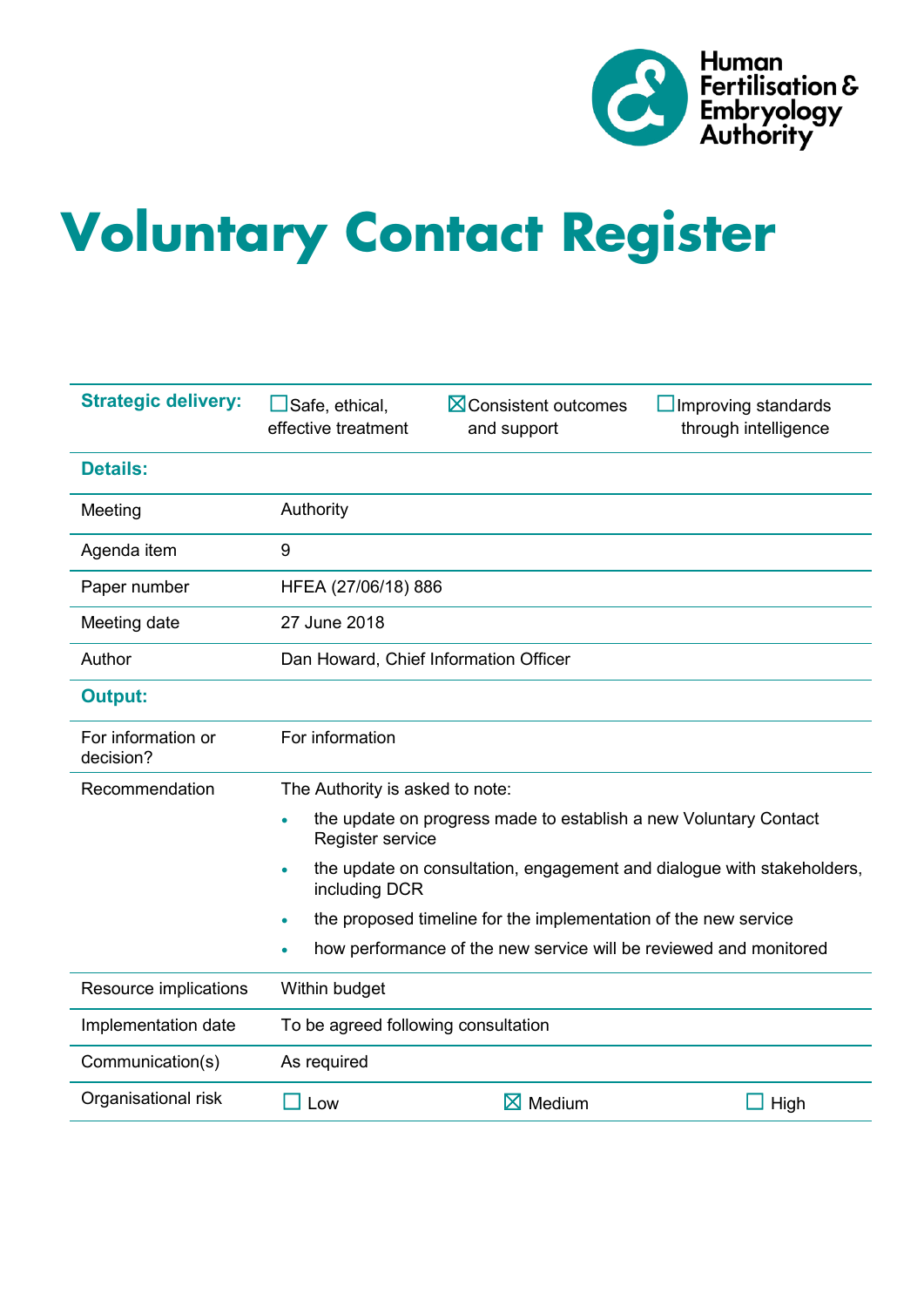## **1. Introduction**

- **1.1.** Donor Conceived people are important to the HFEA. This paper provides a progress update on ongoing work to develop a new vision and approach for the voluntary contact register, known as the Donor Conceived Register (DCR).
- **1.2.** Following a review of options, we are seeking to implement a stable, long term and high-quality service, with funding guaranteed for a period of five years, developing this in partnership with the DCR, with the major components of the service delivered by sector leading specialists.
- **1.3.** Significant progress has been made in developing the new service and this paper signals the vision and direction of travel as agreed to date. It is expected that this work will be finalised over the coming months, and the new service will be in operation later in 2018.

#### **2. Background**

- **2.1.** The DCR enables people conceived through donated sperm or eggs, their donors and siblings to identify each other through DNA matching. Where they wish, they are able to use the register to contact each other. The register is intended for use for anyone who donated or who was conceived before August 1991 (i.e. before the HFEA was established). The DCR also includes a small number of people conceived after August 1991 who may have siblings on the register. Around 400 people are registered on the DCR, an on-line forum exists via social media and members are invited to meet around twice a year (in practice a meeting might typically involve 10- 20 people).
- **2.2.** In April 2017, at the request of the Department of Health, responsibility for the DCR transferred from the DH to the HFEA. At that time the DCR was serviced by the National Gamete Donation Trust (NGDT) under a rolling 12 month contract, which is still in place.
- **2.3.** The Authority last received an update on the DCR in May 2017. It was agreed that to ensure the service was high-quality and offered value for money, we should investigate retendering it. The clear priority was to maintain a high-quality service for donors and donor-conceived people and it was felt that this could be best achieved by contracting out the entire service to a suitable organisation. It was agreed that the HFEA should retain oversight of the service to ensure service users' needs are met. It was also agreed that a range of performance metrics and a formal feedback mechanism would be implemented for the new service.
- **2.4.** We published a tender later in 2017 and we received just one bid in response. The single bid was from the current provider, the NGDT. However, their bid failed to meet our quality and price criteria and on that basis the contract was not awarded.
- **2.5.** We have subsequently explored other options for delivery of the service in partnership with DCR and other stakeholders. This paper provides an outline of our thinking on the components of the service, how we expect they will be delivered and how we will support a smooth and seamless transition.

#### **3. Service summary**

**3.1.** The service comprises three main part a) administration, b) DNA testing and matching, and c) counselling.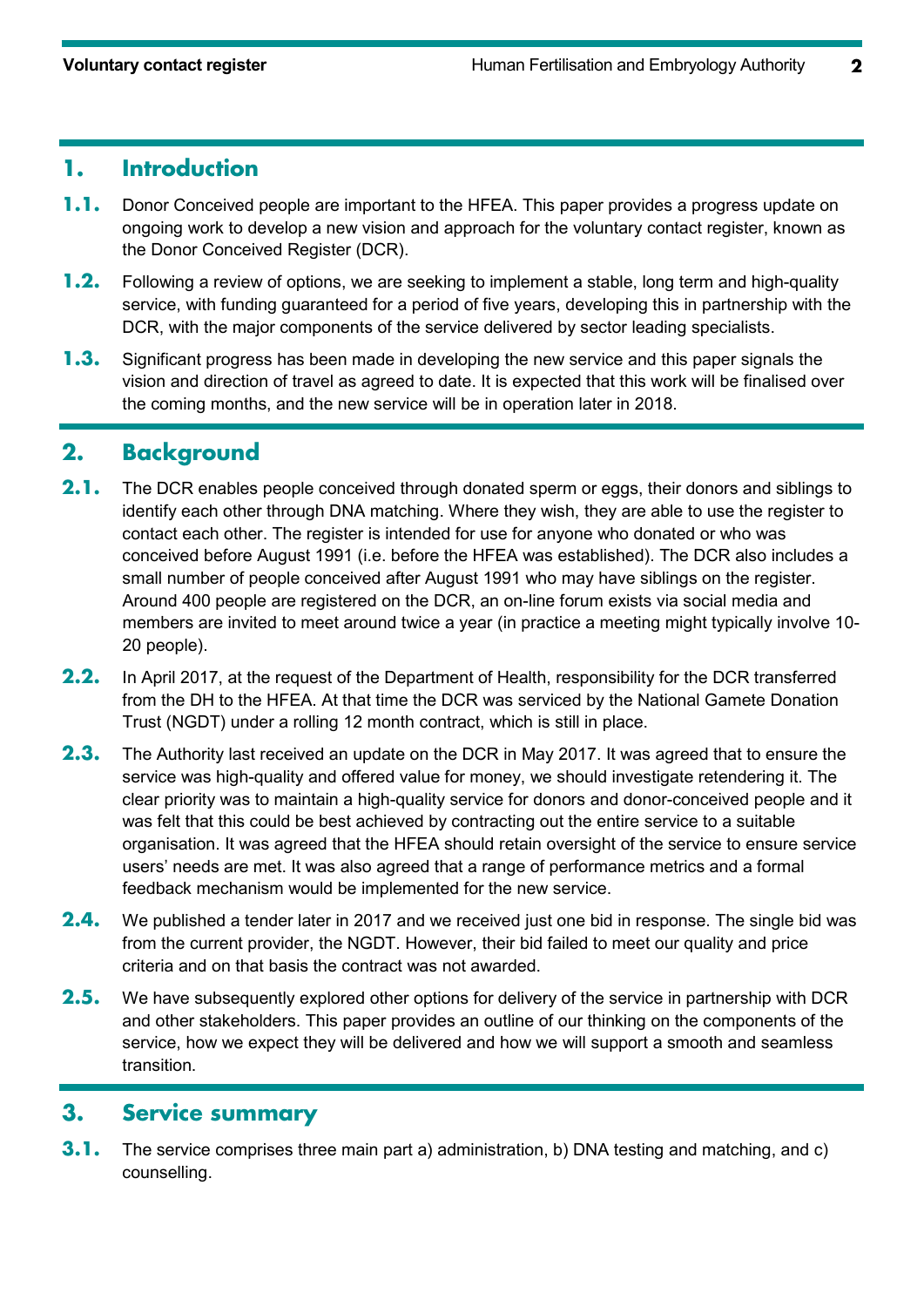- **3.2.** Administration includes:
	- Providing quidance and information to existing and new DCR members through a telephone advice line
	- Managing the co-ordination of DNA tests with the agreed supplier
	- Providing support and guidance to individuals before, during and after DNA testing
	- Maintaining the register (in line with industry standards) and confirming register matches with individuals
	- Processing the results of matching sensitively
	- Funding the regular meetings of the DCR (see paragraph 2 above) and all other support it requires, such as raising awareness, publicity and supporting the website and Facebook group
- **3.3.** DNA testing includes:
	- DNA sampling to industry standards with appropriate accreditation, analysing against an appropriate quantity of polymorphic autosomal DNA markers, along with holding securely the DNA data associated with this
	- Forwarding the results to the administration service with details of results so contact can be made with the registrant
- **3.4.** Counselling includes:
	- Counselling sessions to be provided, where necessary through the registration or linking process/mediation, to registrants. This will usually be via telephone
- **3.5.** The service operates as follows:
	- Registrant joins the DCR and requests the DNA test via the administrative support service. Advice and guidance is provided by the admin service, as is specialist counselling. The administrative support service is responsible for maintaining the register
	- The DNA test takes place and the information is checked against the DC register for example whether a link exists and the quality. The administration service then communicates the outcome, along with the options the registrant has for sharing contact details relating to the link(s). Counselling is offered throughout the process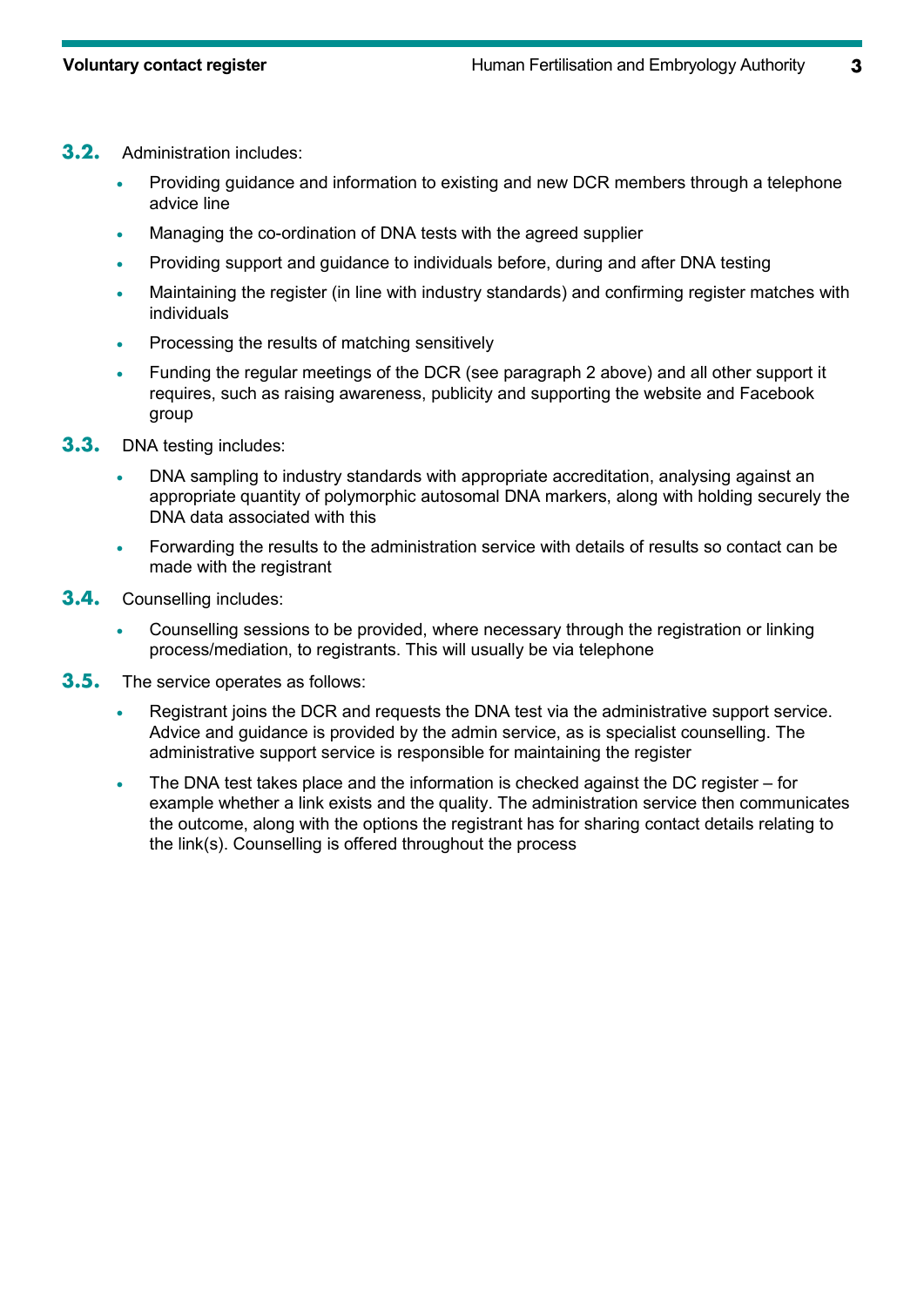## **4. Review of options and initial feedback**

- **4.1.** We are committed to seeking a long term high quality service for donor conceived people and those who wish to join the DCR. In addition to this, we are seeking a service which is more efficient, as measured through a range of performance metrics which will be regularly monitored. We also wish to introduce further improvements, such as to the security of information held and clear protocols will exist relating to information access, transfer and governance. These will be regularly audited.
- **4.2.** It is acknowledged that there are very few providers with the specialised and detailed knowledge necessary to run this service.
	- Option Re-engage the 1 market We considered **retendering for the service**. This option was discounted given our understanding of the availability of suitable providers along with the lack of interest we received when we tendered for the service in December 2017. Option Long term 2 extension of the NGDT contract We considered **extending the NGDT contract**. This option was discounted for several reasons which include; the score the bid received when evaluated and longevity / sustainability of the service. It is also unclear whether this service would meet the long-term requirements of registrants' from the DCR. Option Fully managed 3 and run in-house We considered **fully managing and running the service inhouse**. This option was discounted because the HFEA is a regulator and we do not possess the specialist and detailed skills required for full running of this service in-house. Option New service 4 delivered via sector / industry leading suppliers We considered a **new service funded by the HFEA and delivered via several sector / industry leading organisations**, with oversight provided by the HFEA. This is the preferred option and further details are set out below.
- **4.3.** We have carefully considered several options; as follows:

- **4.4.** Following the options appraisal, we are seeking a new service to be provided by industry and sector leading suppliers. This approach has formed the basis for initial discussions with both providers and registrants' from the DCR.
- **4.1.** We are now at the stage where we can prepare for a wider consultation on an outline service model (see section 6 below). We recognise that discussions with proposed suppliers will evolve over the coming weeks. This paper focusses on the direction of travel and signals how we currently envisage core components of the service functioning in the future.
- **4.2.** To support a smooth and seamless transition we have agreed a four-month rolling contract with NGDT until we agree and formally approve the new service model. As outlined in the timeline below, we are proposing a soft-launch of the new service with a staged handover. We are also working closely with registrants' from the DCR to ensure the new service meets their requirements.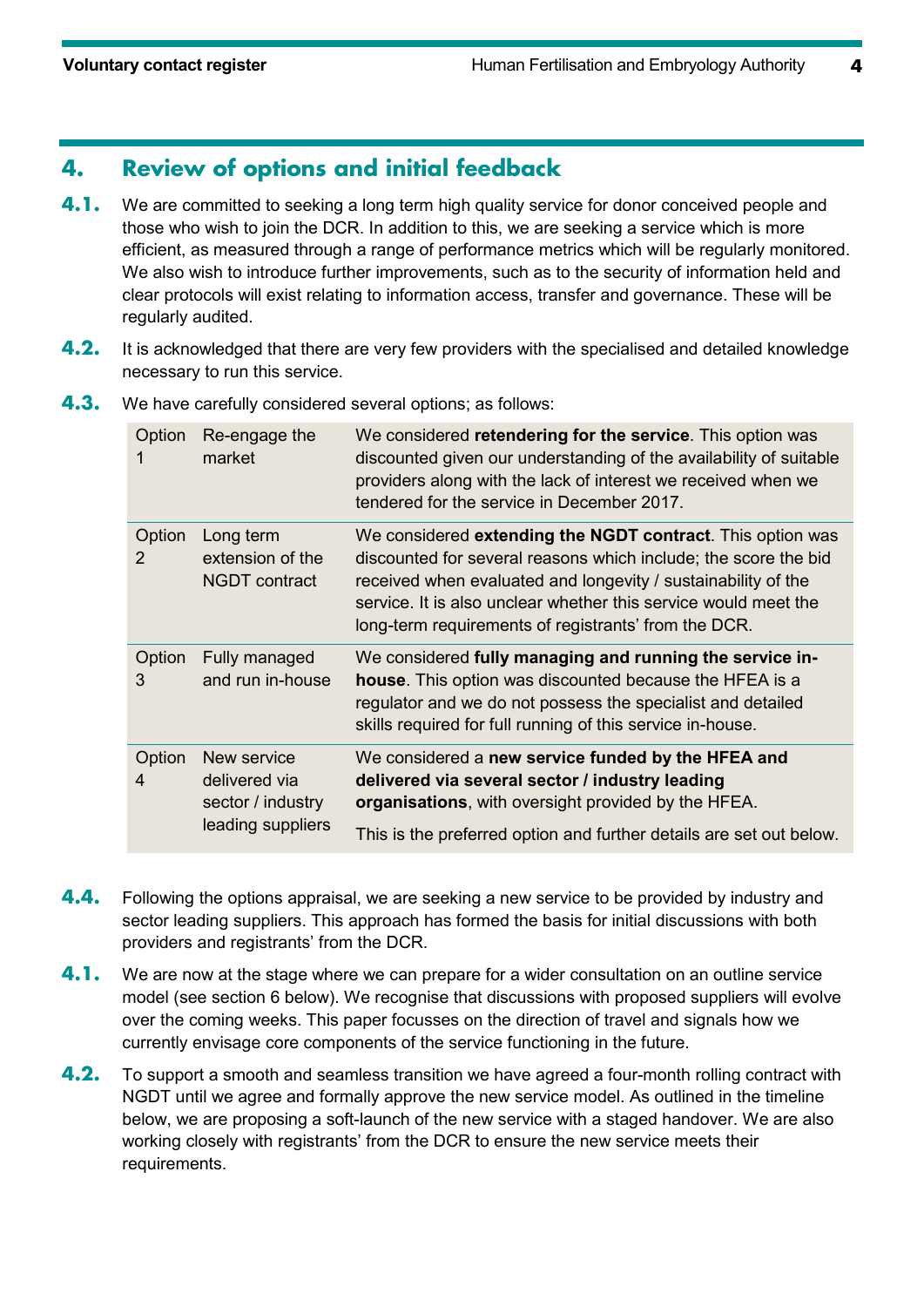## **5. Progress and initial feedback**

- **5.1.** We met with a group of DCR registrants' first on 14 April to gather feedback on how the service could operate in the future. We met again with largely the same group of people on 9 June to discuss our initial proposals and received further feedback.
- **5.2.** For the administration service, we approached the Donor Conception Network given their background in providing support to people involved in donor conception. The DCN have signalled their agreement in principle to providing this component of the service. This aspect of our proposal was not supported by members of the DCR present at the meeting on 9 June due to registrants' view that the DCN's principle focus is on parents rather than children. We understand that other registrants' have a different view. We propose to seek wider feedback on the merits of this aspect of our proposed model during consultation and to explore alternative providers as part of this work. We can revisit the DCN option in the light of these wider views.
- **5.3.** For the DNA service, we have approached two leading UK pathology laboratories and we feel this component of the service would be best delivered by one of them. We also believe that this will lead to improvements in terms of turnaround times (from 14 weeks to less than 3) and quality to be realised against the current service. This was well received by the registrants from the DCR and we are agreed in principle to move forward on that basis.
- **5.4.** At present, applicants are asked to make £100 contribution towards the cost of DNA testing. Those who are unable to pay (e.g. students, income support, financial hardship) the DNA testing is fully funded. We have decided to maintain this position in the new service.
- **5.5.** For the counselling service, we have approached PAC-UK, who we currently use to provide counselling for individuals using our Opening The Register (OTR) service. Our Register contains information about donors and treatments involving the use of donor gametes and embryos in the UK for those conceived after August 1991 and our OTR service enables donor-conceived individuals, donors and parents to access the information we hold. Our proposal is that the current counselling contract is extended to include the counselling service for DCR registrants. We recognise a degree of training will be necessary. PAC-UK have signalled they agree in principle to providing this component of the service. This was well received by registrants from the DCR and we are agreed in principle to move forward on that basis.

# **6. Timeline**

| Date                          | <b>Summary</b>                                           | <b>Details</b>                                                                                                                                            |
|-------------------------------|----------------------------------------------------------|-----------------------------------------------------------------------------------------------------------------------------------------------------------|
| 16 July 2018                  | <b>Consultation starts</b>                               | Updated proposal issued to DCR registrants' and<br>other interested stakeholders.                                                                         |
| 31 August<br>2018             | Consultation closes                                      | This allows for a comprehensive review by all<br>stakeholders over a seven week period.                                                                   |
| $1 - 14$<br>September<br>2018 | Review of feedback                                       | Review of consultation feedback by HFEA                                                                                                                   |
| Week<br>commencing<br>17      | Discussions with Chair<br>of DCR and<br>communication of | Should the preferred model be agreed, the NGDT<br>contract will run to allow a smooth transition -<br>expected to be a further 4-5 months, to end-January |